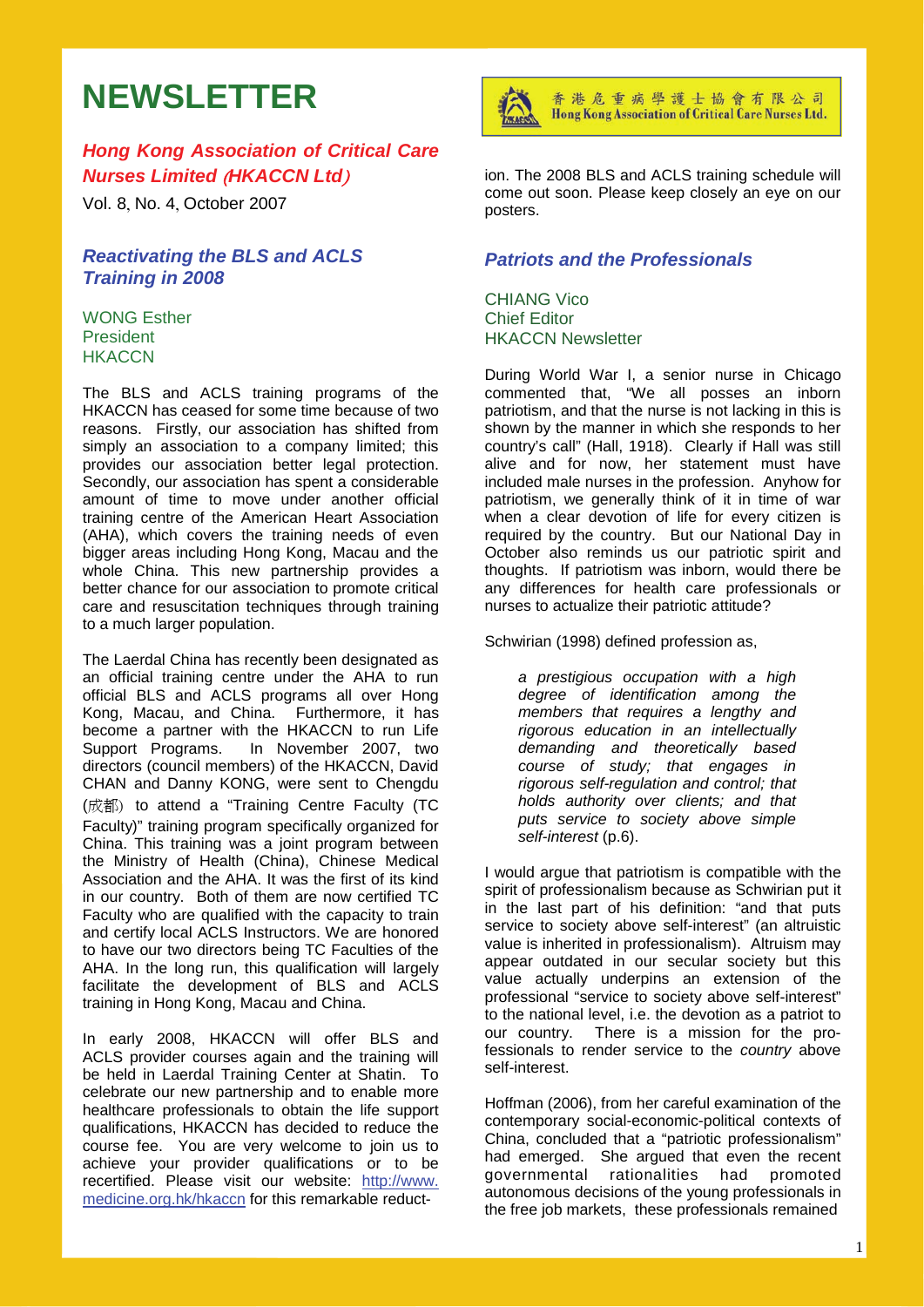framed within the notions of social responsibility and patriotism. Would our new and young professional nurses be attributed by the same value, either taught or "inborn" (perhaps through the socialization process in the life span)? With optimism, the new " $3 + 3 + 4$ " education structure being prepared in Hong Kong should be able to cultivate more the broadening knowledge and skills for young professional nurses to become a fully responsible and rightful citizen with a patriotic attitude.

If we are patriotic as individual citizens who are ready to serve the very best for our country, being professional nurses will make no difference for this value (but only to contribute more with the specific professional knowledge and skills nurses have, at war or in peace). Nevertheless, the right attitude may be an individual attribute or the responsibility for each citizen to develop over time with good efforts and in appropriate objective circumstances. Therefore, while we are celebrating our National Day in October 2007 and thereafter, let us continue to reflect on our role as a health care professional in relation to the patriotic devotion to our country. To this end, the position of HKACCN is clear for its consistent best commitment to service the needs of critical care nursing professionals in the motherland.

#### **Reference**

- Hall, M. (1918). The career of a nurse in war time. *The American Journal of Nursing*, *19*(1), 16-17.
- Hoffman, L. (2003). Autonomous choices and patriotic professionalism: on governmentality in socialist China. *Economy and Society*, *35*(4), 550-570.
- Schwirian, P. M. (1998). *Professionalization of nursing: Current issues and trends* (3rd ed.). Philadelphia: Lippincott.

吉林之旅

黃玉瓊 (WONG Frandia) Administrative Committee **HKACCN** 

## 麥慧玲 (MAK Wai Ling) PDC Member **HKACCN**

在2007年8月9日,我們應吉林大學吉林省護理學 會及香港護士教育基金會的邀請,一行三人包括 會長黃綺馨,麥慧玲及黃玉瓊在上午11時15分飛 住北京,轉機去吉林省的長春市,在晚上7時50分 到達。我們在第二天及第三天與吉林大學醫院的 護士分享。吉林大學的校園及醫院遍佈在長春, 佔地很大,有青翠草地,可供師生們休息。學生 人數約10萬人, 每年也有多位的護士會到日本, 韓國,香港及加拿大等地方學習。這二天課程包 含的範圍廣泛, 有 ICU 的基本護理,感染控制 2005年的急救指引, 專業發展,循証護理應用等 等。他們的學習氣氛很好,會堂上下兩層共有約 500位護士參與。這次講課的安排十分緊密,我們 除了在會場分享外,還被安排到吉林大學四院及 五院講課,好讓不能到會場的護士也能與我們有 交流的機會。而我們在吉林這幾天剛巧也是他們 護理技能比賽的時間,我們都看到他們忙碌及認 真處事的一面。



開幕典禮中的各主禮嘉賓 (右一:宋麗華主任)



在吉林大學中的半個演講廳

兩天課程完畢後,宋麗華主任為我們安排了在 市內及長白山旅遊,我們參觀了僞滿清皇宮, 出產中國第一部電影的長春電影城,及第一汽 車廠(第一部中國轎車生產的工廠)及長白山。 長白山風景優美,遊客甚多,在不同的時段, 不 同 的 長 白 山 地 段 會 開 放 供 人 遊 覧 。 雖然這次不能深入出產人參的地區,我們亦有 機會購買到鮮人參,而天池的宏偉,亦儘入眼 簾,可惜天池水怪在我們參觀前一天正出現過 ,我們沒有目睹。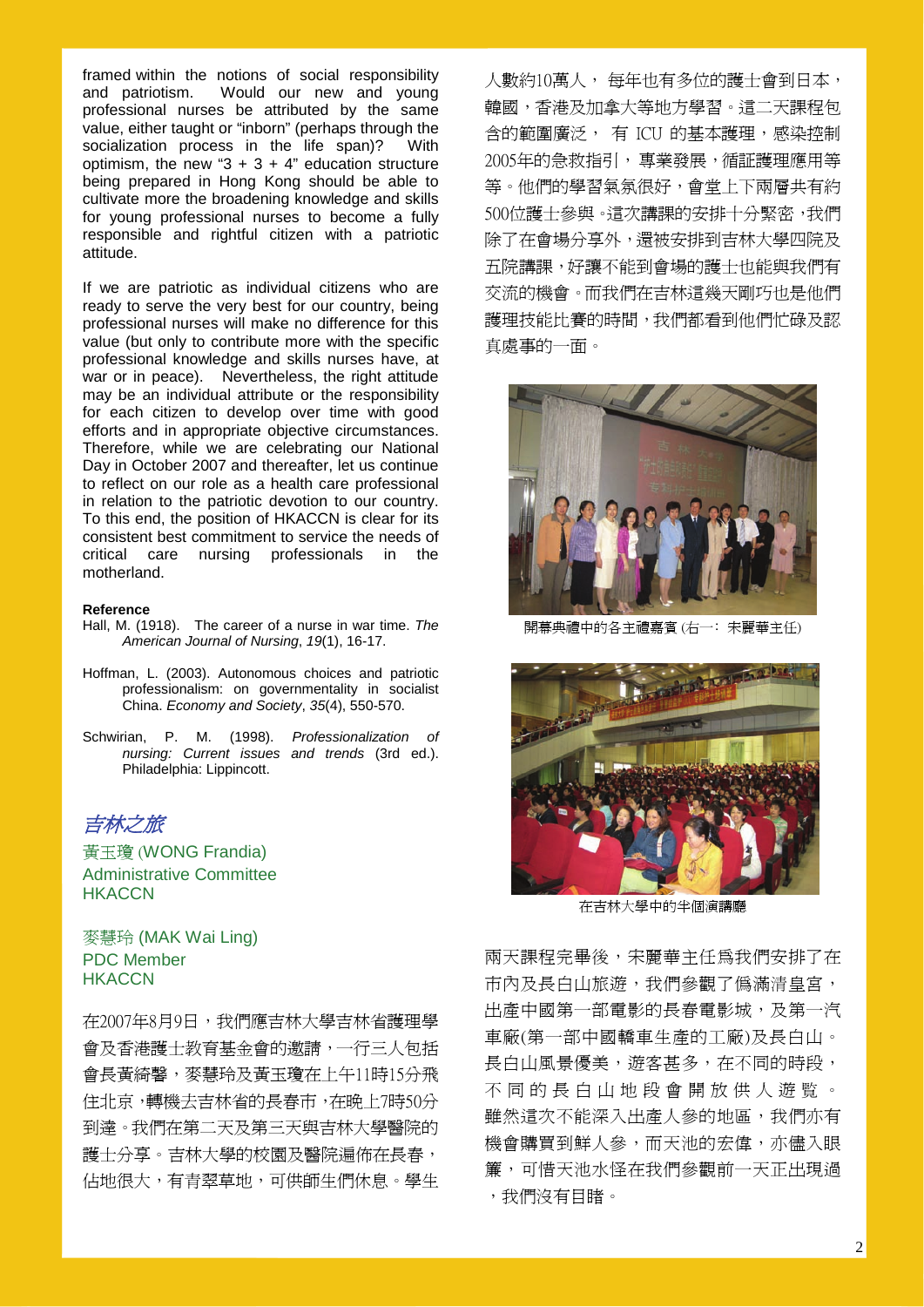

長白山天池

HKACCN在2008年上半年度會去重慶分享,有 興趣參與的會員可致電HKACCN(28612972) 與我們聯絡。

# *Electrical Impedance Tomography (EIT) – a new device for respiratory monitoring in ICU*

CHAN David Chairman, PDC **HKACCN** 

#### **What is EIT**

Electrical Impedance Tomography (EIT) is a noninvasive device designed for monitoring and quantifying the distribution of ventilation and lung volume changes during mechanical ventilation. Many studies concluded that EIT implicates the potential to emerge as a useful bedside monitoring tool (Frerichs, Dargaville, Dudykevych, & Rimensberger, 2003; Victorino et al, 2004, Hinz et al, 2005, Odenstedt, 2005). Such device is now being put on trial in one of the ICUs in Hong Kong.

#### **Mechanism**

It is well-known that the bioelectric properties of lung tissue are affected by the air content. Therefore, any changes in lung volumes due to ventilation result in changes of the thoracic impedance (conductance of electrical impulse through the lungs). Conventionally, CXR & CT scans are used to provide regional information of the lungs. Electrical Impedance Tomography can provide functional images of the thorax with a fairly low spatial but very high temporal resolution on a breath-by-breath basis.

#### **Equipment Set-up**

To monitor thoracic impedance changes, a number of electrolytes are placed around the patient's chest wall (including anterior & posterior part of the chest). Tiny electrical currents are sent out from these electrodes through the thorax. Thoracic imp-

edance will differ in different regions of the lungs due to changes in lung volumes and ventilation. The resulting voltages are measured and recorded. The procedures are non-invasive and have no known hazards or adverse effects associated with it. These advantages allow EIT to serve as a continuous respiratory monitoring for ICU patients at the bedside.



Permission to use by Drager Medical

#### **Clinical Application**

By using the EIT as a respiratory monitoring device, accurate information of the regional distribution of ventilation (which largely affects capability of the lungs to exchange gases) can be detected. Therefore, EIT can be used to guide directions of many clinical and therapeutic measures, including adjustment of ventilator settings, recruitment maneuvers, optimizing PEEP settings, patient positioning, lung suctioning and thoracentesis. The EIT data can also be linked with the PV loop values from ventilator to determine regional compliance of the lungs. Regional inflection points can then be identified, and this can quide clinicians to design ventilatory strategies more precisely, with the goal of avoiding regional lung injury. Electrical Impedance Tomography can also help to determine the cause of increase in end-expiratory lung volume (EELV), whether it is due to re-opening of the collapsed lungs or over-distension. Last but not least, EIT can help to determine lung perfusion, thus providing information about the ventilationperfusion (VQ) matching.



Permission to use by Drager Medical

#### **Conclusion**

Despite the limitations (e.g. time required in setting up the device, and training to interpret the EIT data), EIT may help clinicians to optimize the ventilator settings more appropriately with the goal of achieving a better gaseous exchange. It may also contribute to a reduction of ventilator-induced lung injury.

#### **\* References (available upon request)**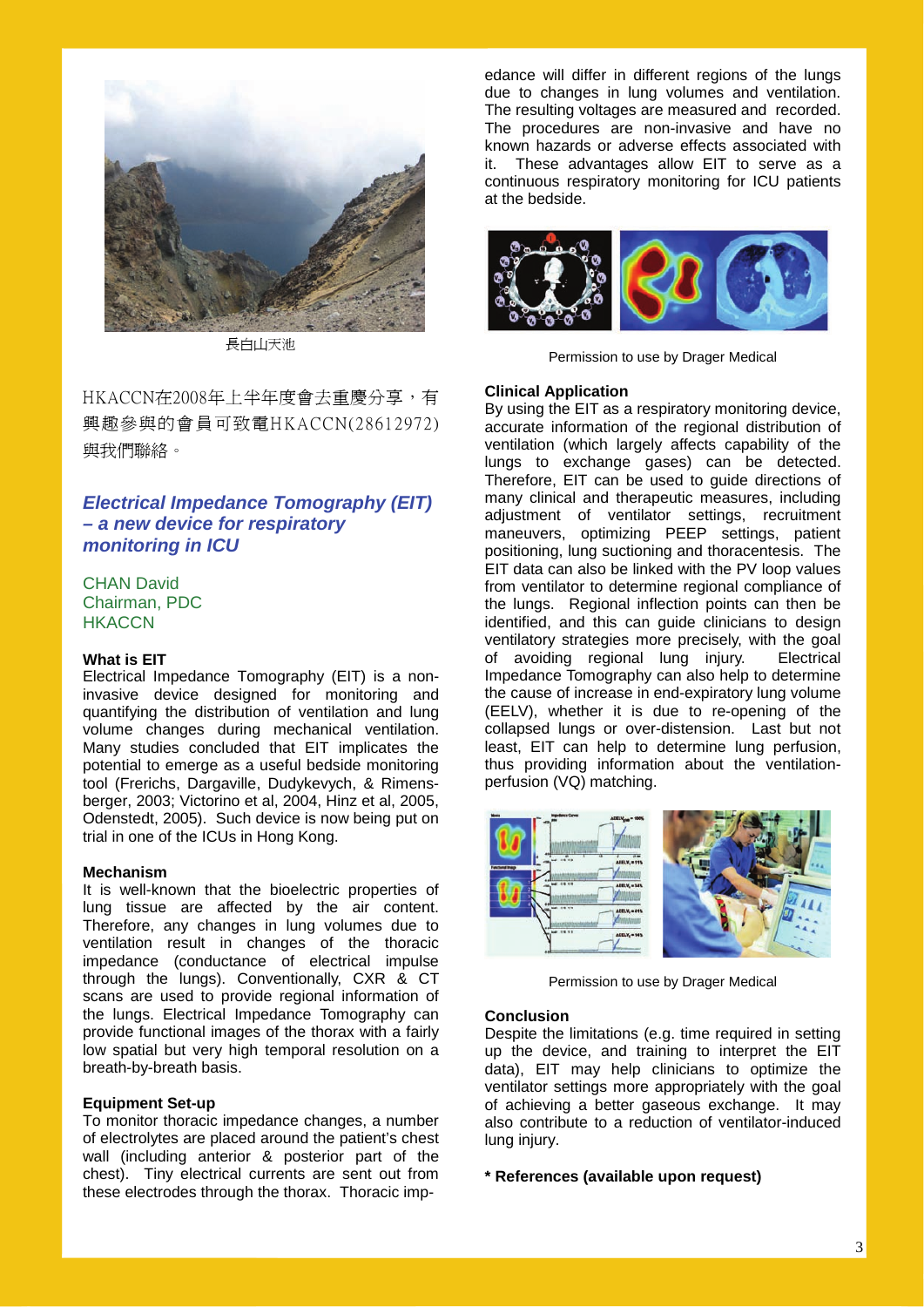# 危重症監護病房重症病人褥瘡的發病率

LEE Rainbow DHSc(c), MN, BN(Hon), RN Clinical Instructor

Translated by: CHEN Jing Han<sup>2</sup> PhD (c)

<sup>1, 2</sup> School of Nursing HK Polytechnic University

重症病人是發生褥瘡的高危族群 (Carlson, Kemp & Shott,1999; Theaker, Mannan, Ives & Soni, 2000; Boyle & Green, 2001; Keller, Wille, Ramshorst & Werken, 2002)。 預防性護理必須將重點放在減低 高危族群新褥瘡的發病率,而不是所有的病患。 普遍認為很多引起褥瘡的風險因素都與重症病 人 所患疾病的嚴重程度有密切的聯繫。 Braden 評分 一直被用於對褥瘡高危病人進行評估,然 而有關 這項評分在危重症監護病房(ICU) 的利 用和價值的 研究仍然空白。

# 目的

- 1. 確定 ICU 內重症病人發生褥瘡的有效高危 素,
- 2. 評估 Braden 評分對重症病人褥瘡風險的預 測 效果, 和
- 3. 探索當其他風險因素被控制時, Braden 評 分 和 急 性 生 理 學 和 慢 性 健 康 狀 態 (APACHE II) 評分系統的關係。

# 方法

## 1.設計與方法

這是一項回顧性佇列研究。首先,羅季斯回歸 分析法(logistic regression)被用於確定有 意義的導致褥瘡的風險因素。第二步,計算一 個簡單的線性回歸分析法 (simple linear regression) 研究 Braden score 是否可以用於預測 褥 瘡 發 生 。 最 後 利 用 皮 爾 遜 相 關 性 分 析 (Pearson's correlation) 探索 Braden 評分和 APACHE II 評分 系統的關係。

# 2.研究樣本

於 2 0 0 5 年 8 月至 2 0 0 6 年 2 月間在 ICU接受治療,並且滿足以下標準的病人被確

定為這項研究的研究樣本:

- 年滿18歲及以上的成年人
- 被 ICU 接受時沒有褥瘡
- 至少在 ICU 住院治療72小時

符合以下標準的病人將被排除在該項研究以:

- 在 ICU 住院治療少於72小時
- 確診為腦死亡和需要生命支援

這項研究已經通過九龍西聯網臨床研究倫理委 員會審核。因為只有病人的住院紀錄被閱讀而 不會暴露參加病人的個人身份,所以研究人員 不需要取得病人的知情同意。

## $3.$ 工具

急 性 生 理 學 和 慢 性 健 康 狀 態 評 分 ( A c u t e Physiology and Chronic Health Evaluation II Score) APACHE II 系統建立於1985年 , 一直 用 於重症疾病的嚴重程度和結果預測工具。 上升的 APACHE II 分數反映疾病嚴重程度的 加劇和醫院死亡的風險 提高。

## Braden Scale 評分

這項評分是美國發明用於評估褥瘡風險的工具 。當由註冊護士使用這項評分的時候,它被認 為是一個相當可靠的工具。

## 資料收集表格

資料收集表格是研究小組根據已經發表的,被 確認為危重症病人發生褥瘡的必要風險因素 (Batson, Adam, Hall & Quirke, 1993; Birtuhistle, 1994; Theaker et al, 2000) 制定而成。資料收集 表 格 用 於 輸 入 從 住 院 紀 錄 裏 提 取 的 資 料 以便於處理和編輯。資料包括年齡、 APACHE II 評分、 Braden 評分、 住院 長度、 以及住院 期間的有關生理症狀和藥物使用 情況。

## 4·程式 (Procedures)

當研究人員取得醫院對解除病人紀錄的批准之 後,開始招募符合樣本標準的研究物件。 研究人員利用資料收集表格收集相關資料。 根據以往的發表文獻,21項風險因素被確定 ,包括年齡、ICU 住院長度數、糖尿病、高血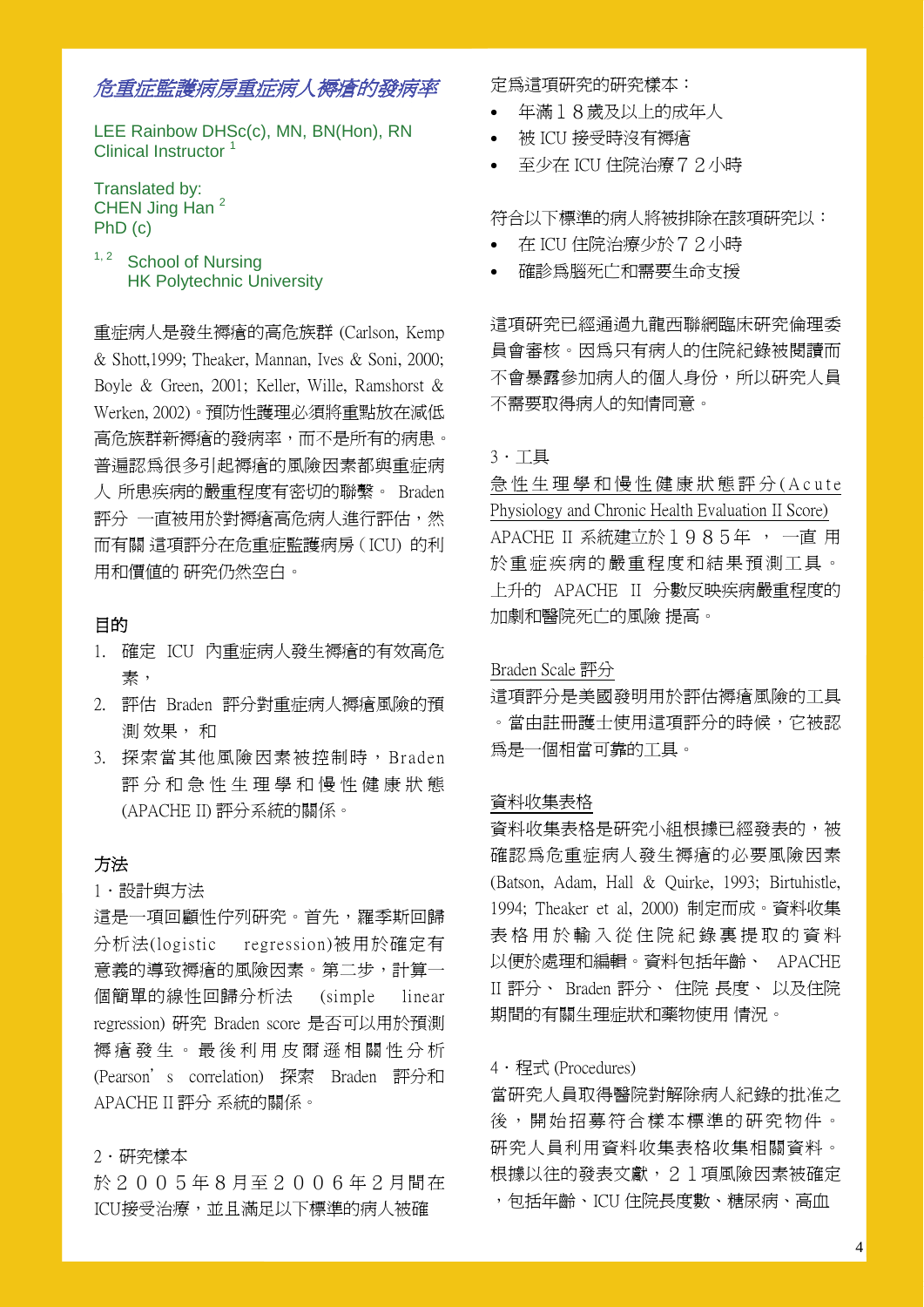壓和外周血管疾病的過往史、排泄控制能力、 活動能力、血管活性藥物的使用、營養狀況、 白蛋白水平、血紅蛋白水平、APACHE II 評分 、Braden 評分。這21個因素在病 人進入 ICU 的首72小時第一次評估,然 後是 ICU 住院期 間的每個星期一、三、五。 儘管 Braden 分數 每天都會紀錄,但只有平均分數會被 用於資料分析。發生褥瘡的患者會與在 第一次記錄入床前的 Braden Scale 分數平均值 對比。

## 結果

1.褥瘡高危病人的描述性分析 這項研究共對111位病人進行了研究。其中 男性64(56%),女性47(42%)。 年齡跨度從20歲至92歲,平均年齡 62.2 (SD = 17.4) 。 ICU 平均住院時間為 11天 (SD = 10.8),範圍由3到57天不等 。 23個褥瘡 發病案例佔研究期間所有樣本的21%。 褥瘡發 病風險因素的特徵歸納 如表1所示。

表1:人口統計特徵和褥瘡發生風險因素

| 研究參與者               | 褥瘡發生次數(%)     |              |  |  |
|---------------------|---------------|--------------|--|--|
| $n = 111$           | Yes: $n = 23$ | No: $n = 88$ |  |  |
| 年齡(年)               |               |              |  |  |
| $20 - 39$           | 3(13)         | 14 (15.9)    |  |  |
| $40 - 59$           | 6(26.1)       | 22(25)       |  |  |
| $60 - 79$           | 13(56.5)      | 39 (44.3)    |  |  |
| $80 - 99$           | 1(4.4)        | 13(14.8)     |  |  |
| 性別                  |               |              |  |  |
| 男                   | 16(69.6)      | 48 (54.5)    |  |  |
| 女                   | 7(30.4)       | 40(45.5)     |  |  |
| ICU 住院長度(天)         |               |              |  |  |
| $LOS < = 11$ (Mean) | 9(39.1)       | 66 (75)      |  |  |
| $LOS > 11$ (Mean)   | 14(60.9)      | 22(25)       |  |  |
| 過往史                 |               |              |  |  |
| 糖尿病史                | 8(34.8)       | 17(19.3)     |  |  |
| 高血壓史                | 13(56.5)      | 34(38.6)     |  |  |
| 外周血管疾病史             | 3(13)         | 3(3.4)       |  |  |
| 吸煙史                 | 3(13)         | 21 (23.9)    |  |  |

#### 表1(續):人口統計特徵和褥瘡發生風險因素

| 研究參與者                     | 褥瘡發生次數(%)      |              |  |  |
|---------------------------|----------------|--------------|--|--|
| $n = 111$                 | Yes: $n = 23$  | No: $n = 88$ |  |  |
| 排泄功能                      |                |              |  |  |
| 大便失禁                      | 9(39.1)        | 9(10.2)      |  |  |
| 小便失禁                      | 0(0)           | 1(1.1)       |  |  |
| 活動能力                      |                |              |  |  |
| 禁止翻轉                      | 0(0)           | 8 (9.1)      |  |  |
| 使用身體綁帶限制活動                | 11 $(47.8)$    | 31 (35.2)    |  |  |
| 血管活性藥物使用                  |                |              |  |  |
| 去甲腎上腺素                    | 15(65.2)       | 27(30.7)     |  |  |
| 腎上腺素                      | $\theta$       | $\mathbf{0}$ |  |  |
| 多巴酚叮胺                     | 3(13)          | 8(9.1)       |  |  |
| 多巴酚                       | $\overline{0}$ | $\mathbf{0}$ |  |  |
| 類固醇                       | 12(52.2)       | 16(18.2)     |  |  |
| 營養狀況                      |                |              |  |  |
| 減少營養吸收                    | 6(26.1)        | 49 (55.7)    |  |  |
| 白蛋白質水平                    | 17 (73.9)      | 6(6.8)       |  |  |
| 血紅蛋白水平1                   | 13 (56.5)      | 10(11.4)     |  |  |
| <b>Braden Score</b>       |                |              |  |  |
| 嚴重 ( < = 9)               | 3(13)          | 6(6.8)       |  |  |
| 高危(10 - 12)               | 11(47.8)       | 15(17)       |  |  |
| 中度(13 - 14 )              | 7(30.4)        | 31(35.2)     |  |  |
| 輕微(15 - 18)               | 2(8.7)         | 33 (37.5)    |  |  |
| 無 $(>18)$                 | $\theta$       | 3(3.4)       |  |  |
| APACHE II                 |                |              |  |  |
| APACHE $II \le 21$ (mean) | 9(39.1)        | 48 (54.5)    |  |  |
| $APACHE II > 21$ (mean)   | 14(60.9)       | 40(45.5)     |  |  |

23例褥瘡紀錄 Braden 分數少於或等於9- 15。高危組病人(分數為10-12)顯示 最高的褥瘡流行率為47.8%(11)。

這研究共紀錄111位元病人的ICU住院長度 ,羅季斯回歸性分析顯示住院長度是有顯著性 的發生褥瘡的風險因素 (p < 0.001) 。平均住院 時間為11天。在23例褥瘡案例中,14 ( 6 0 . 9 % ) 例 發 生 在 住 院 1 1 天 之 後 。 18位元病人記錄有大便失禁, 而 他 們褥瘡發生案有9例(50%, p = 0.002, 期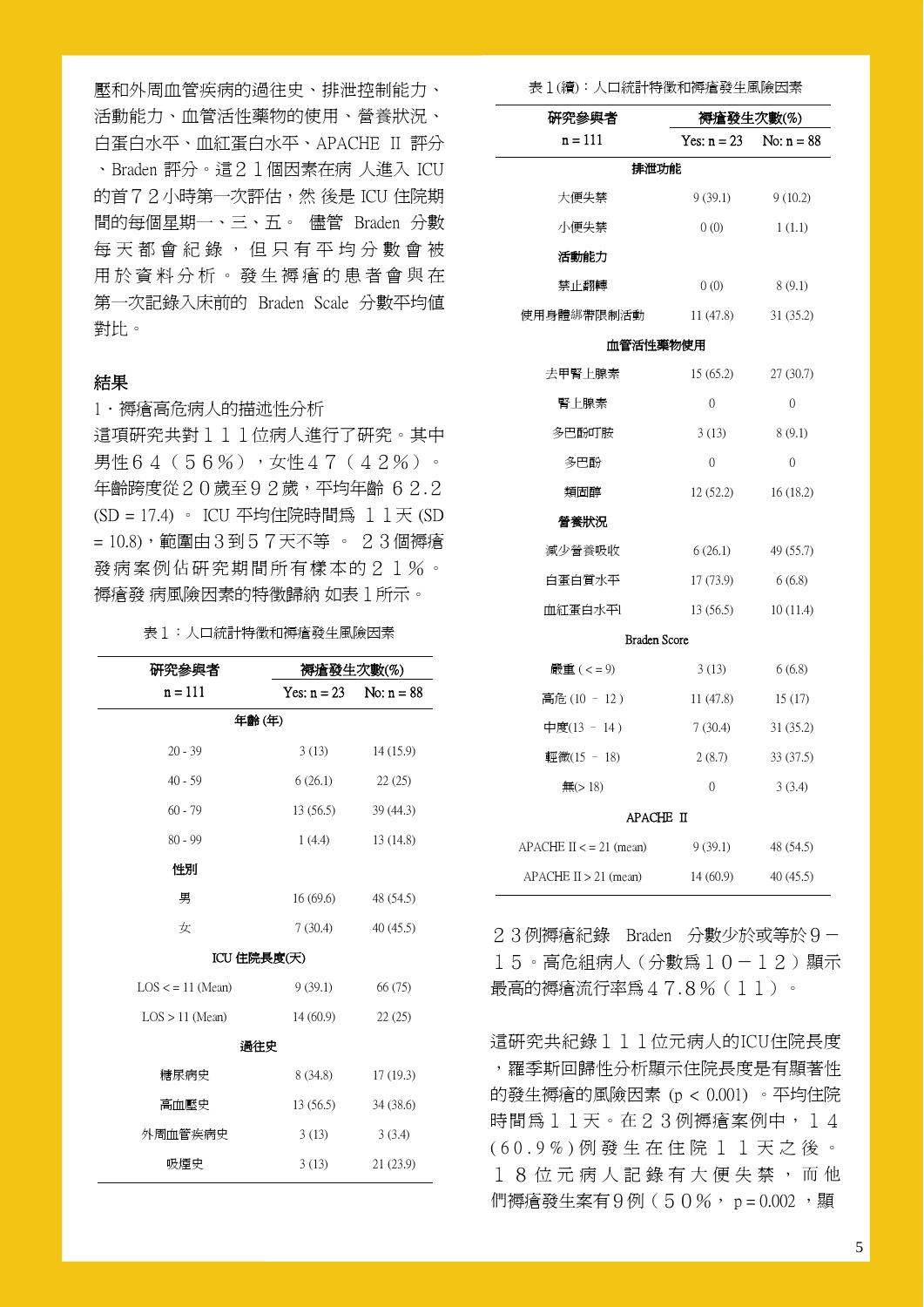## 示這個結果是有顯著性的,見表2。

| 表2:導致褥瘡的顯著性風險因素 |  |
|-----------------|--|
|-----------------|--|

| 風險因素          | 分數     | df | Sig. |
|---------------|--------|----|------|
| Braden 評分     | 12.615 | 1  | .000 |
| ICU住院 長度      | 27.766 | 1  | .000 |
| 大便失禁          | 10.024 | 1  | .002 |
| 去甲腎上腺素的<br>使用 | 5.239  | 1  | .022 |
| 類固醇的使用        | 13.062 | 1  | .000 |
| 低血清白蛋白        | 7.454  | 1  | .006 |
| 潮濕和排汗         | 4.184  | 1  | .041 |
| 減少營養 吸收       | 6.471  |    | .011 |

在111位病人中105位接受血清白蛋白水 平 檢 查 。 結 果 表 明 血 清 白 蛋 白 水 平 低 於 24g/dl 是褥瘡風險的一個指示 (Theaker et al, 2000) 。 而血清白蛋白低於 24g/dl 的病人中 褥 瘡流行律為73.9% (17), 而白蛋白高 於 2 4 g/dl的病人中流行律祇為 6 . 8 % (6)。

血管活性藥物(去甲腎上腺素)和類固醇也在 預測褥瘡產生方面具有顯著性的結果。他們的 流行率 分別為65.2%和53.3%。

濕潤和減少營養吸收都在褥瘡產生的羅季斯回 歸分析中具有顯著性的風險因素。 顯著性水平分別為 p = 0.04 和 p = 0.01。

## 2.具有顯著性的褥瘡風險因素

對於樣本發生褥瘡風險因素的研究結果顯示, 以下8個風險因素是具有統計學顯著性的(表 2)。

3. Braden 評分作為褥瘡的預測值之一 線性回歸方程計算成立 F(1,109) = 14.96 和 p = 0.000。所以Braden評分在預測褥瘡產生中 是具有統計學顯著性的。

 4. Braden 評分和 APACHE II 評分的關係 皮爾遜相關係數計算結果為 r(109) = - 0.55, p < 0.001。而這個結果是具有顯著性的負向關 係,也就是說 APACHE II 評分越高的病人 所得 的 Braden 評分越低 (高風險)。

## 結論

被 研 究 的 I C U 裏 褥 瘡 流 行 率 是 2 1 % 。 過往有關ICU病人的研究顯示出不同的褥瘡流 行率的差異性,範圍為14%至41% (Weststrate & Bruining, 1996; Theaker et al, 2000; Keller et al, 2002)。 在本次研究中,以下的 顯 著 性 風 險 因 素 被 確 定 為 會 提 高 褥 瘡 產生的可能性:Braden Scale 評分、 ICU 住院 長度、血清白蛋白低於 24g/dl、大便失禁、 去甲腎上腺素注射、類固醇的使用、潮濕 和減少營養吸收。

危重症病人的整體活動和運動能力全面受限, 使得他們在床上主動更換姿勢的能力下降,從 而導致皮膚接受強化壓力的風險增加。 因此,長時間在 ICU 住院會使病人傾向於產 生 褥 瘡 的 高 風 險 。 無 論 什 麼 原 因 引 起 的低血清白蛋白水平都會造成間質水腫 而破壞向外周組織提供氧氣和營養的通道, 使得外周組織對壓力和揚棄的耐受性減弱。 減 少 營 養 吸 收 會 改 變 身 體 新 陳 代 謝 。 新陳代謝改變後,以喪失皮下組織的負氮 平衡會使皮膚過度接觸骨突部位和影響傷口 癒合。尤其多發於重大創傷、燒傷、膿毒症 和大型手術術後 (Keller et al, 2002)。 此類問 題有被放大的可能性,因為本研究中的 ICU 是 主 要 創 傷 中 心 負 責 接 收 所 在 區 域 的 全 部 創傷病人。大便失禁會引起皮膚潮濕,不可避 免的使皮膚的天然保護層退化從而破壞皮膚的 完整性。血管活性藥物,如去甲腎上腺素會引 起血管收縮,降低外周組織灌注和毛細血管 血流,也會因為間質水腫的產生而進一步受損 。 Braden Scale 評分作為確定病人是否面對 褥 瘡 產 生 風 險 的 評 估 工 具 是 本 次 研 究 裏一個強而有效的預測指數。此外,也許 毫 不 意 外 的 發 現 作 為 身 體 紊 亂 和 慢 性 病健康評估工具的 APACHE II 在本研究中和 Braden Scale 的評分是有 顯著 相關 性的(r = - 0.55,  $p < 0.001$ )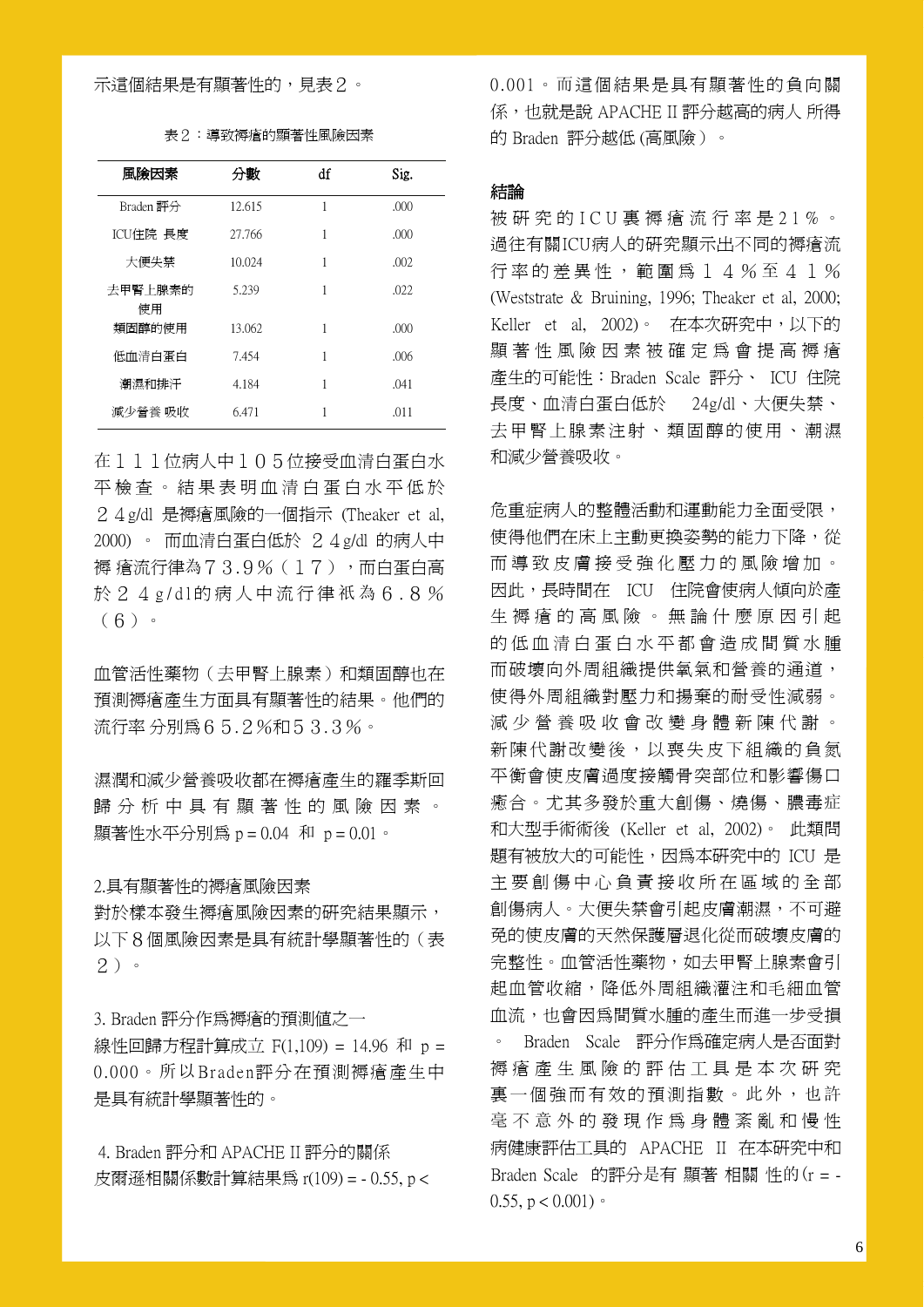褥瘡的產生是多種因素造成的。本次研究強調 了21個風險因素,本文未提到其他因素也很重 要,例如手術時間、血液過濾、膿毒症和骨骼 肌鬆弛藥。 因此,有必要將來進一步在不同的 ICU 對這 項推 斷進行科學性的驗證。

#### **\* References (available upon request)**

## *UPCOMING PROGRAMS*

#### **ECG Course for Beginners**

This ECG course is designed to help frontline nurses understand basic ECG concepts and common arrhythmias. All nurses who show interest to ECG are welcome to join this course.

#### **Date and Time:**

1, 8, 15, 22 Nov 2007 (Thur) (6:30-9:30pm)

**Venue : HKACCN** Rm 501, 5/F Great Smart Tower, 230 Wan Chai Road, Hong Kong

**Speakers :**  Nursing experts from critical care areas

**Language medium :**  Both English & Cantonese

**Award :**  Certificate will be issued for those who attended all the sessions and passed the quiz

**Program Fee :**  HK\$1200 (Member), HK\$1800 (Non-member)

## **Elementary Critical Care Nursing ECCN Series Module 3 (Reno-Neuro-Trauma Care)**

**Date and Time:**  8 Oct – 26 Nov, 2007 (8 Mondays) (6:30-8:30 pm)

**Venue : HKACCN** Rm 501, 5/F Great Smart Tower, 230 Wan Chai Road, Hong Kong

**Speakers :**  Nurse Specialists and APNs from various critical care areas

**Language medium :**  Both English & Cantonese

**Award :**  Certificate will be issued for those who attended all the sessions and passed the quiz (16 CNE points)

#### **Program Fee :**

HK\$1600 (Member), HK\$2000 (Non-member)

#### **Auscultation Workshop**

This workshop is designed to help improving nurses' knowledge and skills in listening patients' heart sounds and lung sounds.



**Date and Time:**  19 Dec 2007 (Wed) (6:30-8:30 pm)

**Venue : HKACCN** Rm 501, 5/F Great Smart Tower, 230 Wan Chai Road, Hong Kong

**Speaker :**  Dr. CHAN Wai Ming, Consultant AICU, Queen Mary Hospital

**Language medium :**  Cantonese (English handouts)

**Award :**  Attendance certificate will be issued to those who attended the workshop (2 CNE Points)

**Program Fee :**  HK 600 (Member), HK 900 (Non-member)

## **Critical Care Endocrinology**

**Date and Time:**  14 Nov, 2007 (Wed) (6:30-8:30pm)

**Venue :**  Lecture Theatre, G/F, M Block, Queen Elizabeth Hospital

#### **Speakers:**

Dr. So Hing Yu Director, Intensive Care Unit Prince of Wales Hospital

**Language medium :**  English & Cantonese (English handouts)

#### **Award :**

Attendance certificate will be issued to those who attended the workshop (2 CNE Points)